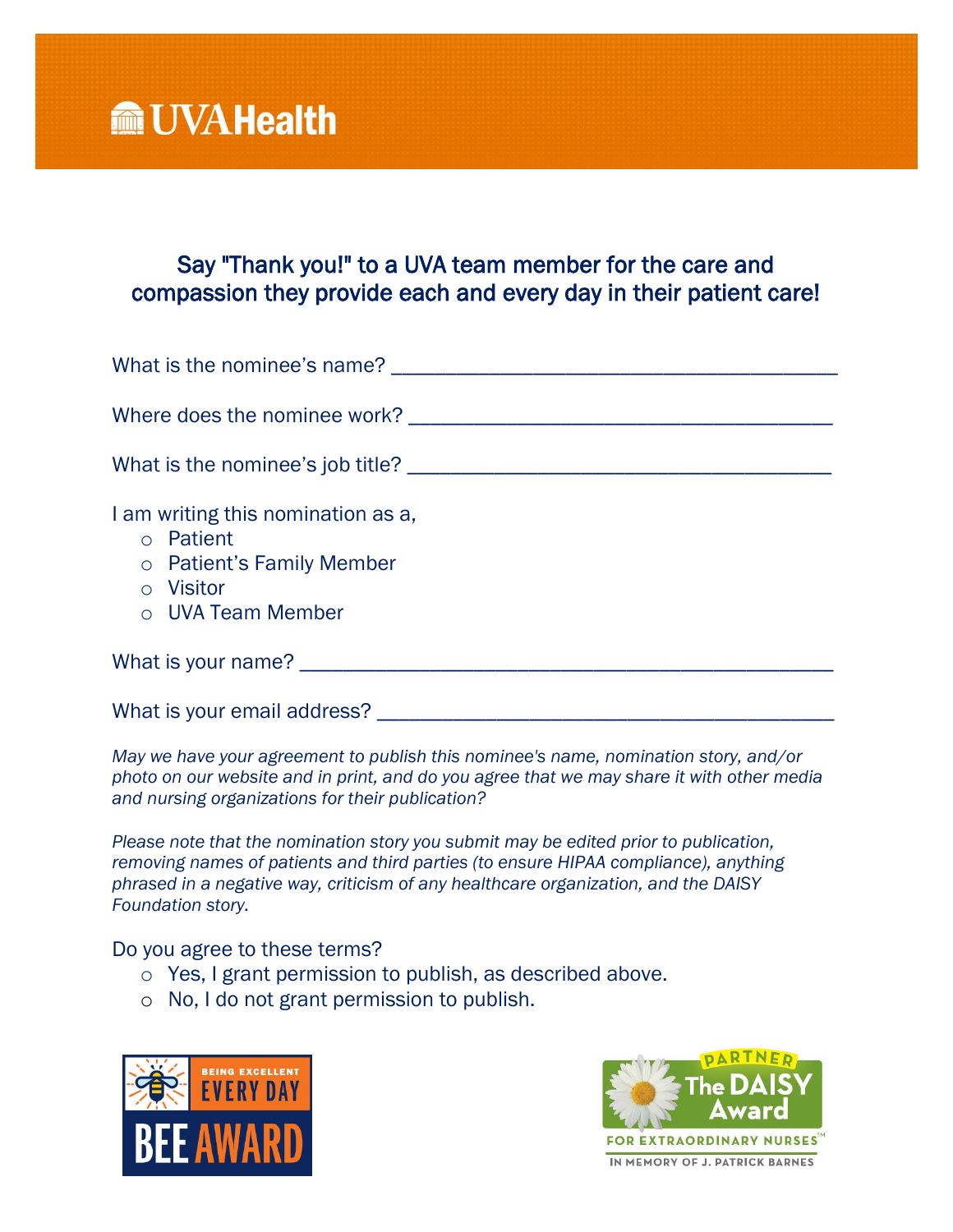

Share your Story: please describe a specific situation or story that clearly demonstrates how this nurse/support care team member made a meaningful difference.





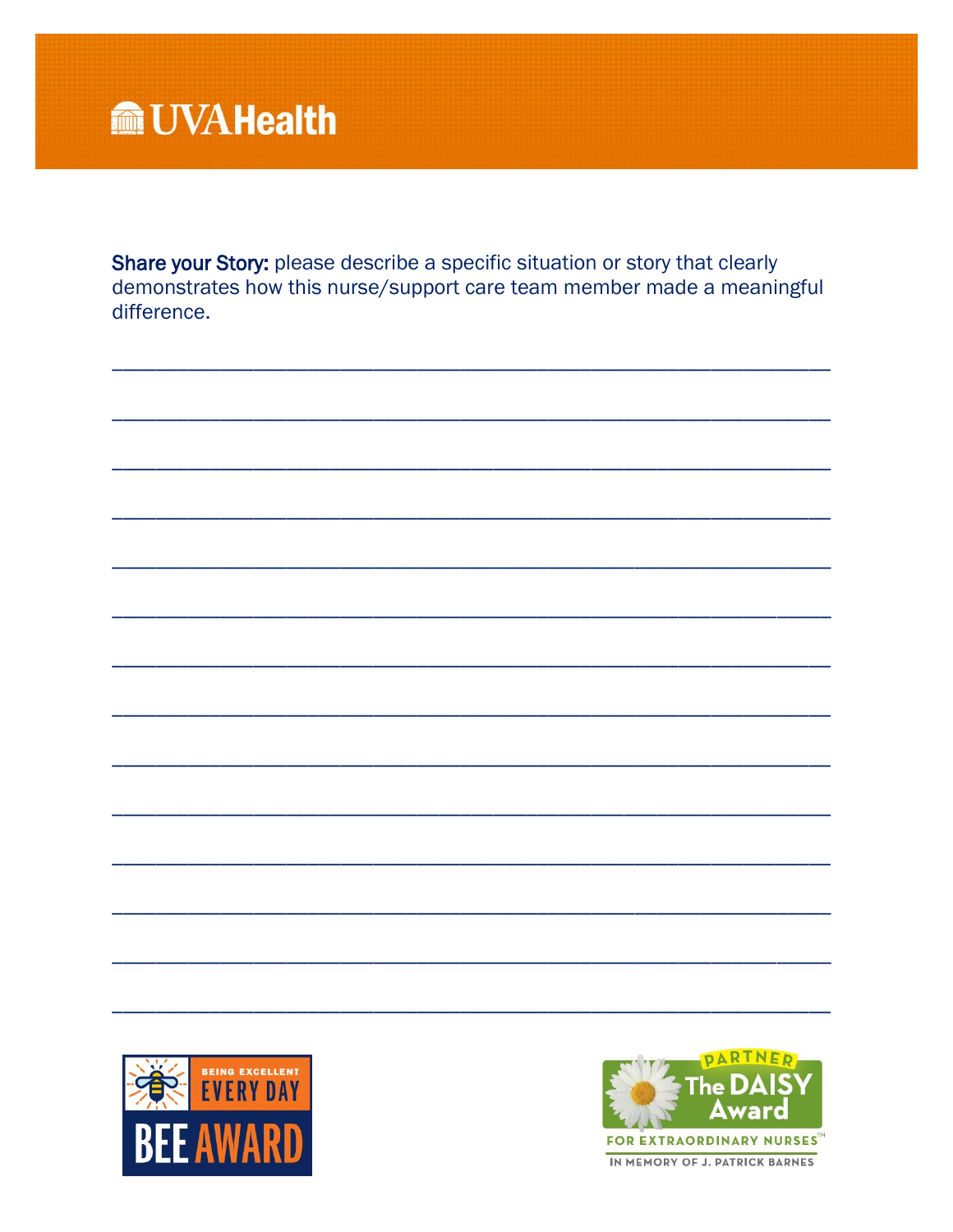